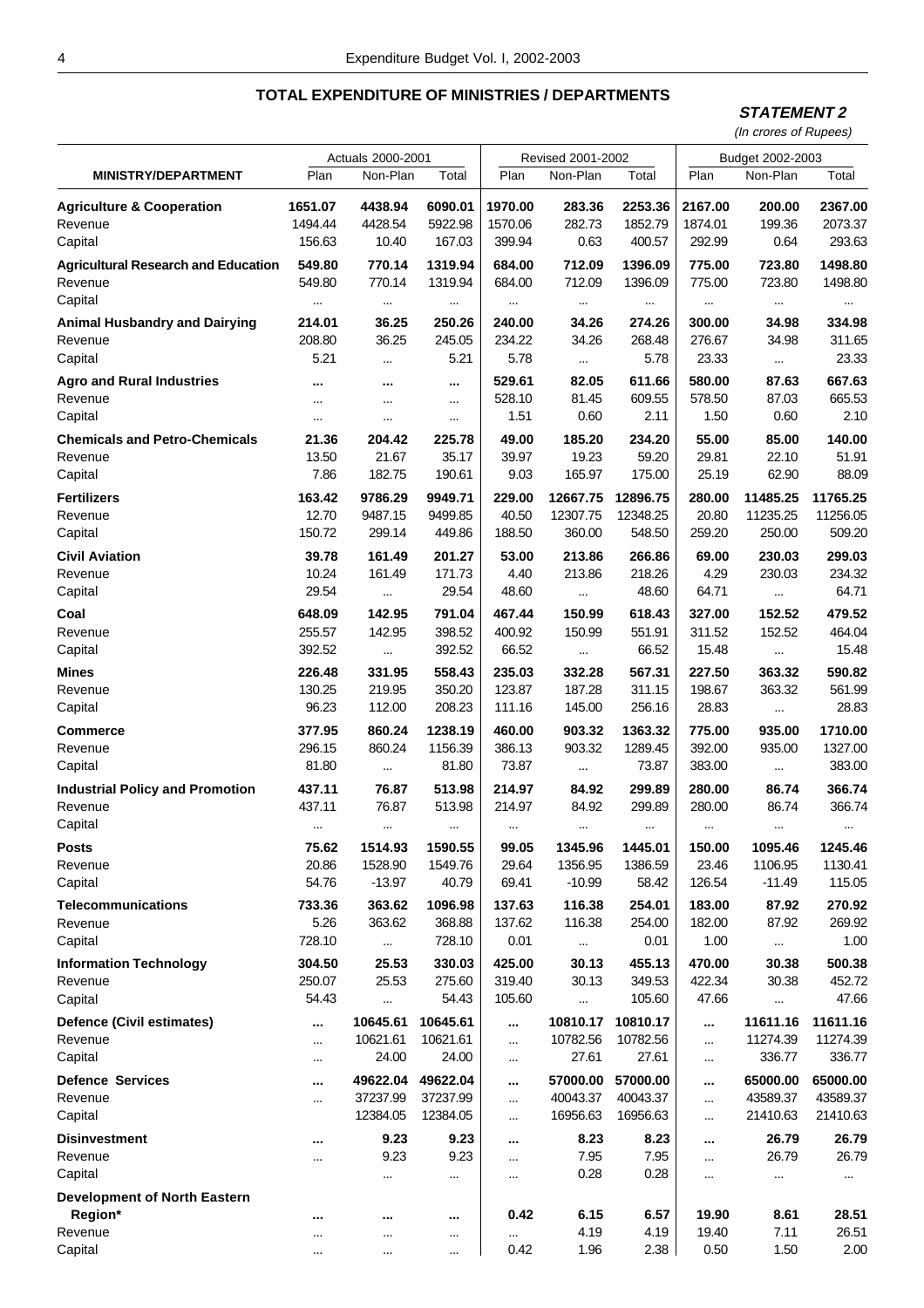## **STATEMENT 2**

|                                                                           | Actuals 2000-2001  |                                                         |                                |                    | Revised 2001-2002           |                                                      | Budget 2002-2003   |                               |                               |  |
|---------------------------------------------------------------------------|--------------------|---------------------------------------------------------|--------------------------------|--------------------|-----------------------------|------------------------------------------------------|--------------------|-------------------------------|-------------------------------|--|
| <b>MINISTRY/DEPARTMENT</b>                                                | Plan               | Non-Plan                                                | Total                          | Plan               | Non-Plan                    | Total                                                | Plan               | Non-Plan                      | Total                         |  |
| <b>Environment and Forests</b>                                            | 607.63             | 107.66                                                  | 715.29                         | 900.00             | 122.28                      | 1022.28                                              | 990.00             | 121.05                        | 1111.05                       |  |
| Revenue                                                                   | 591.68             | 107.66                                                  | 699.34                         | 840.80             | 122.28                      | 963.08                                               | 967.21             | 121.05                        | 1088.26                       |  |
| Capital                                                                   | 15.95              |                                                         | 15.95                          | 59.20              |                             | 59.20                                                | 22.79              |                               | 22.79                         |  |
| <b>External Affairs</b>                                                   | 534.97             | 1932.65                                                 | 2467.62                        | 400.00             | 2430.00                     | 2830.00                                              | 600.00             | 2638.34                       | 3238.34                       |  |
| Revenue                                                                   | 334.19             | 1815.02                                                 | 2149.21                        | 240.00             | 2294.37                     | 2534.37                                              | 365.60             | 2454.54                       | 2820.14                       |  |
| Capital                                                                   | 200.78             | 117.63                                                  | 318.41                         | 160.00             | 135.63                      | 295.63                                               | 234.40             | 183.80                        | 418.20                        |  |
| <b>Economic Affairs</b>                                                   | 639.31             | 1511.11                                                 | 2150.42                        | 601.79             | 2058.79                     | 2660.58                                              | 523.60             | 2786.42                       | 3310.02                       |  |
| Revenue                                                                   | 362.84             | 1433.77                                                 | 1796.61                        | 445.84             | 1765.79                     | 2211.63                                              | 509.60             | 1983.08                       | 2492.68                       |  |
| Capital                                                                   | 276.47             | 77.34                                                   | 353.81                         | 155.95             | 293.00                      | 448.95                                               | 14.00              | 803.34                        | 817.34                        |  |
| <b>Economic Affairs (centralised</b><br>provisions)<br>Revenue<br>Capital | <br>               | 114762.66 114762.66<br>115050.92 115050.92<br>$-288.26$ | $-288.26$                      | <br><br>$\cdots$   | 360.00                      | 122410.94 122410.94<br>122050.94 122050.94<br>360.00 | <br><br>$\cdots$   | 134862.13 134862.13<br>400.00 | 134462.13 134462.13<br>400.00 |  |
| <b>Expenditure</b>                                                        | 4.25               | 4703.67                                                 | 4707.92                        | 3.85               | 5082.07                     | 5085.92                                              | 0.31               | 5383.69                       | 5384.00                       |  |
| Revenue                                                                   | 2.19               | 4695.47                                                 | 4697.66                        | 0.20               | 5058.09                     | 5058.29                                              | 0.31               | 5371.36                       | 5371.67                       |  |
| Capital                                                                   | 2.06               | 8.20                                                    | 10.26                          | 3.65               | 23.98                       | 27.63                                                | $\sim$             | 12.33                         | 12.33                         |  |
| Revenue                                                                   | 0.59               | 2304.63                                                 | 2305.22                        | 1.00               | 2681.15                     | 2682.15                                              | 1.00               | 2289.42                       | 2290.42                       |  |
| Revenue                                                                   | 0.59               | 2067.86                                                 | 2068.45                        | 1.00               | 2311.37                     | 2312.37                                              | 1.00               | 2131.19                       | 2132.19                       |  |
| Capital                                                                   |                    | 236.77                                                  | 236.77                         | $\cdots$           | 369.78                      | 369.78                                               |                    | 158.23                        | 158.23                        |  |
| <b>Consumer Affairs</b>                                                   | 8.01               | 44.23                                                   | 52.24                          | 10.77              | 63.24                       | 74.01                                                | 10.15              | 52.48                         | 62.63                         |  |
| Revenue                                                                   | 5.81               | 33.23                                                   | 39.04                          | 8.10               | 48.24                       | 56.34                                                | 8.38               | 46.48                         | 54.86                         |  |
| Capital                                                                   | 2.20               | 11.00                                                   | 13.20                          | 2.67               | 15.00                       | 17.67                                                | 1.77               | 6.00                          | 7.77                          |  |
| <b>Food and Public Distribution</b>                                       | 38.06              | 12395.55                                                | 12433.61                       | 45.90              | 17835.99                    | 17881.89                                             | 44.23              | 21414.32                      | 21458.55                      |  |
| Revenue                                                                   | 9.12               | 12326.78                                                | 12335.90                       | 10.08              | 17831.59                    | 17841.67                                             | 6.02               | 21411.82                      | 21417.84                      |  |
| Capital                                                                   | 28.94              | 68.77                                                   | 97.71                          | 35.82              | 4.40                        | 40.22                                                | 38.21              | 2.50                          | 40.71                         |  |
| <b>Food Processing Industries</b>                                         | 49.53              | 15.33                                                   | 64.86                          | 55.00              | 5.67                        | 60.67                                                | 75.00              | 6.01                          | 81.01                         |  |
| Revenue                                                                   | 39.53              | 15.33                                                   | 54.86                          | 53.27              | 5.67                        | 58.94                                                | 75.00              | 6.01                          | 81.01                         |  |
| Capital                                                                   | 10.00              | $\cdots$                                                | 10.00                          | 1.73               | $\cdots$                    | 1.73                                                 | $\cdots$           | $\cdots$                      | $\cdots$                      |  |
| <b>Health</b><br>Revenue<br>Capital                                       | 1135.69<br>1135.69 | 892.16<br>927.05<br>$-34.89$                            | 2027.85<br>2062.74<br>$-34.89$ | 1328.00<br>1328.00 | 937.51<br>944.18<br>$-6.67$ | 2265.51<br>2272.18<br>$-6.67$                        | 1493.51<br>1493.51 | 933.63<br>933.63              | 2427.14<br>2427.14            |  |
| <b>Indian Systems of Medicine and</b><br>Homoeopathy                      | <br>79.48          | 42.66                                                   | 122.14                         | <br>90.00          | 44.84                       | 134.84                                               | <br>150.00         | <br>50.86                     | <br>200.86                    |  |
| Revenue                                                                   | 78.97              | 42.66                                                   | 121.63                         | 85.49              | 44.84                       | 130.33                                               | 142.49             | 50.86                         | 193.35                        |  |
| Capital                                                                   | 0.51               | $\sim$                                                  | 0.51                           | 4.51               | $\cdots$                    | 4.51                                                 | 7.51               | $\cdots$                      | 7.51                          |  |
| <b>Family Welfare</b>                                                     | 3088.21            | 17.15                                                   | 3105.36                        | 3700.00            | 21.67                       | 3721.67                                              | 4930.00            | 23.83                         | 4953.83                       |  |
| Revenue                                                                   | 3088.21            | 17.15                                                   | 3105.36                        | 3700.00            | 21.67                       | 3721.67                                              | 4930.00            | 23.83                         | 4953.83                       |  |
| Capital                                                                   | $\cdots$           |                                                         | $\cdots$                       |                    |                             |                                                      |                    |                               | $\cdots$                      |  |
| <b>Home Affairs</b>                                                       | 141.57             | 10217.07                                                | 10358.64                       | 175.00             | 10565.44                    | 10740.44                                             | 250.00             | 11844.57                      | 12094.57                      |  |
| Revenue                                                                   | 42.24              | 9290.36                                                 | 9332.60                        | 37.50              | 9437.90                     | 9475.40                                              | 44.50              | 10650.08                      | 10694.58                      |  |
| Capital                                                                   | 99.33              | 926.71                                                  | 1026.04                        | 137.50             | 1127.54                     | 1265.04                                              | 205.50             | 1194.49                       | 1399.99                       |  |
| <b>Elementary Education and Literacy</b>                                  | 3213.89            | 6.76                                                    | 3220.65                        | 3750.00            | 4.60                        | 3754.60                                              | 4900.00            | 4.85                          | 4904.85                       |  |
| Revenue                                                                   | 3213.89            | 6.76                                                    | 3220.65                        | 3750.00            | 4.60                        | 3754.60                                              | 4900.00            | 4.85                          | 4904.85                       |  |
| Capital                                                                   |                    |                                                         | $\cdots$                       |                    |                             | $\cdots$                                             |                    |                               | $\cdots$                      |  |
| <b>Secondary Education and Higher</b><br><b>Education</b>                 | 1627.93            | 3067.45                                                 | 4695.38                        | 1820.00            | 2495.73                     | 4315.73                                              | 2124.25            | 2762.61                       | 4886.86                       |  |
| Revenue                                                                   | 1627.93            | 3067.45                                                 | 4695.38                        | 1819.99            | 2495.73                     | 4315.72                                              | 2124.24            | 2762.61                       | 4886.85                       |  |
| Capital                                                                   |                    |                                                         |                                | 0.01               | $\cdots$                    | 0.01                                                 | 0.01               | $\cdots$                      | 0.01                          |  |
| <b>Women and Child Development</b>                                        | 1331.83            | 49.06                                                   | 1380.89                        | 1650.00            | 53.79                       | 1703.79                                              | 2200.00            | 53.64                         | 2253.64                       |  |
| Revenue                                                                   | 1331.83            | 49.06                                                   | 1380.89                        | 1649.60            | 53.79                       | 1703.39                                              | 2200.00            | 53.64                         | 2253.64                       |  |
| Capital                                                                   | $\cdots$           | $\cdots$                                                |                                | 0.40               | $\cdots$                    | 0.40                                                 | $\cdots$           | $\cdots$                      | $\cdots$                      |  |
| <b>Public Enterprises</b>                                                 |                    | 2.58                                                    | 2.58                           | 8.00               | 2.68                        | 10.68                                                | 10.00              | 2.63                          | 12.63                         |  |
| Revenue                                                                   | $\cdots$           | 2.58                                                    | 2.58                           | 8.00               | 2.68                        | 10.68                                                | 10.00              | 2.63                          | 12.63                         |  |
| Capital                                                                   | $\cdots$           | $\cdots$                                                | $\cdots$                       | $\cdots$           | $\cdots$                    | $\cdots$                                             | $\cdots$           | $\cdots$                      | $\cdots$                      |  |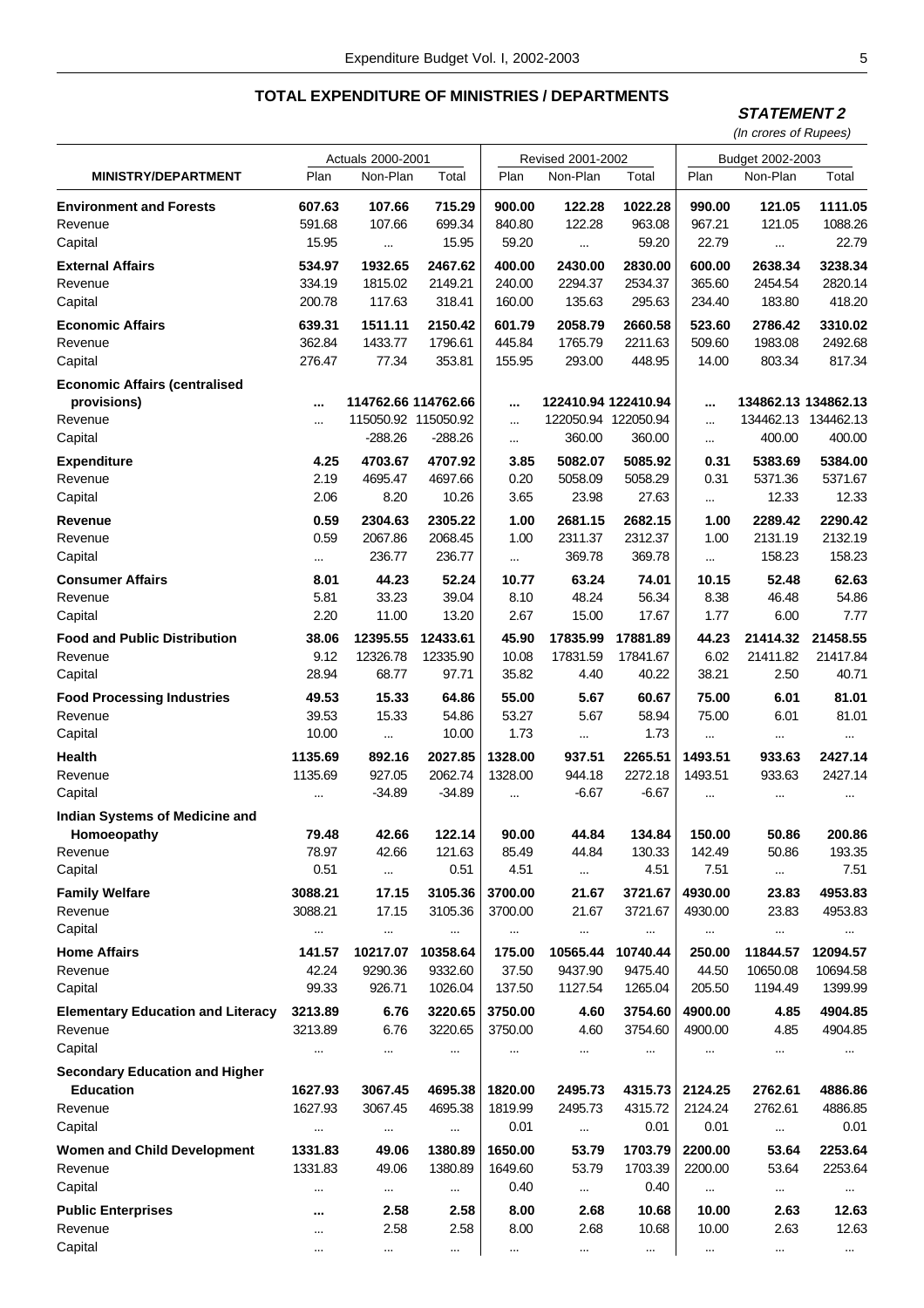### **STATEMENT 2**

|                                           | Actuals 2000-2001 |              |           |                  | Revised 2001-2002 |                   | Budget 2002-2003     |              |                    |
|-------------------------------------------|-------------------|--------------|-----------|------------------|-------------------|-------------------|----------------------|--------------|--------------------|
| <b>MINISTRY/DEPARTMENT</b>                | Plan              | Non-Plan     | Total     | Plan             | Non-Plan          | Total             | Plan                 | Non-Plan     | Total              |
| <b>Heavy Industry</b>                     | 319.92            | 785.35       | 1105.27   | 286.21           | 740.41            | 1026.62           | 100.00               | 511.41       | 611.41             |
| Revenue                                   | 4.66              | 147.37       | 152.03    | 221.21           | 104.81            | 326.02            | 29.20                | 111.41       | 140.61             |
| Capital                                   | 315.26            | 637.98       | 953.24    | 65.00            | 635.60            | 700.60            | 70.80                | 400.00       | 470.80             |
| <b>Information and Broadcasting</b>       | 252.65            | 1082.38      | 1335.03   | 309.64           | 1098.00           | 1407.64           | 415.00               | 1118.50      | 1533.50            |
| Revenue                                   | 97.73             | 1082.38      | 1180.11   | 153.69           | 1098.00           | 1251.69           | 115.98               | 1118.50      | 1234.48            |
| Capital                                   | 154.92            | $\cdots$     | 154.92    | 155.95           | $\cdots$          | 155.95            | 299.02               |              | 299.02             |
| Labour                                    | 84.00             | 783.41       | 867.41    | 122.54           | 736.06            | 858.60            | 148.59               | 733.03       | 881.62             |
| Revenue                                   | 84.00             | 783.41       | 867.41    | 117.03           | 736.06            | 853.09            | 134.36               | 733.03       | 867.39             |
| Capital                                   | $\cdots$          | $\cdots$     | $\cdots$  | 5.51             | $\ddotsc$         | 5.51              | 14.23                | $\cdots$     | 14.23              |
| <b>Law and Justice</b>                    | 82.26             | 500.57       | 582.83    | 99.00            | 307.24            | 406.24            | 120.00               | 353.01       | 473.01             |
| Revenue                                   | 82.26             | 500.57       | 582.83    | 94.20            | 307.24            | 401.44            | 120.00               | 351.46       | 471.46             |
| Capital                                   | $\ddotsc$         | $\cdots$     | $\cdots$  | 4.80             |                   | 4.80              |                      | 1.55         | 1.55               |
| <b>Election Commission</b>                |                   | 9.55         | 9.55      |                  | 9.74              | 9.74              |                      | 10.12        | 10.12              |
| Revenue                                   |                   | 9.55         | 9.55      |                  | 9.74              | 9.74              |                      | 10.12        | 10.12              |
| Capital                                   | $\ddotsc$         | $\cdots$     | $\ddotsc$ | $\cdots$         | $\ddotsc$         | $\ddotsc$         | $\cdots$<br>$\cdots$ | $\cdots$     | $\cdots$           |
|                                           | $\cdots$          |              |           | $\cdots$         |                   |                   |                      |              |                    |
| <b>Supreme Court of India</b>             |                   | 30.23        | 30.23     |                  | 33.61             | 33.61             | $\cdots$             | 29.93        | 29.93              |
| Revenue<br>Capital                        | $\cdots$          | 30.23        | 30.23     | $\cdots$         | 33.61             | 33.61             |                      | 29.93        | 29.93              |
|                                           | $\cdots$          | $\cdots$     | $\cdots$  | $\cdots$         | $\cdots$          | $\cdots$          | $\cdots$             | $\cdots$     | $\cdots$           |
| <b>Company Affairs</b>                    | 0.87              | 35.94        | 36.81     |                  | 42.62             | 42.62             | 10.00                | 47.62        | 57.62              |
| Revenue                                   | 0.87              | 33.04        | 33.91     | $\cdots$         | 41.67             | 41.67             | 10.00                | 44.62        | 54.62              |
| Capital                                   | $\cdots$          | 2.90         | 2.90      | $\cdots$         | 0.95              | 0.95              | $\cdots$             | 3.00         | 3.00               |
| <b>Non-Conventional Energy Sources</b>    | 330.72            | 4.85         | 335.57    | 493.92           | 5.19              | 499.11            | 624.25               | 5.27         | 629.52             |
| Revenue                                   | 219.17            | 4.85         | 224.02    | 326.37           | 5.19              | 331.56            | 494.20               | 5.27         | 499.47             |
| Capital                                   | 111.55            | $\cdots$     | 111.55    | 167.55           | $\cdots$          | 167.55            | 130.05               | $\cdots$     | 130.05             |
| <b>Parliamentary Affairs</b>              |                   | 3.68         | 3.68      |                  | 4.17              | 4.17              |                      | 4.21         | 4.21               |
| Revenue                                   | $\cdots$          | 3.68         | 3.68      | $\cdots$         | 4.17              | 4.17              |                      | 4.21         | 4.21               |
| Capital                                   | $\cdots$          | $\cdots$     | $\ddotsc$ | $\cdots$         | $\cdots$          | $\ddotsc$         | $\cdots$             | $\cdots$     | $\cdots$           |
| Personnel, Public Grievances and          |                   |              |           |                  |                   |                   |                      |              |                    |
| <b>Pensions</b>                           | 12.45             | 168.59       | 181.04    | 27.00            | 174.08            | 201.08            | 35.00                | 178.69       | 213.69             |
| Revenue                                   | 12.09             | 159.59       | 171.68    | 25.69            | 166.08            | 191.77            | 35.00                | 170.59       | 205.59             |
| Capital                                   | 0.36              | 9.00         | 9.36      | 1.31             | 8.00              | 9.31              | $\cdots$             | 8.10         | 8.10               |
| <b>Petroleum and Natural Gas</b>          |                   | 6.33         | 6.33      | $\cdots$         | 624.74            | 624.74            | $\cdots$             | 6509.43      | 6509.43            |
| Revenue                                   | $\cdots$          | 6.33         | 6.33      | $\cdots$         | 6.60              | 6.60              |                      | 6509.43      | 6509.43            |
| Capital                                   | $\cdots$          | $\cdots$     | $\cdots$  |                  | 618.14            | 618.14            | $\cdots$             | $\cdots$     |                    |
| <b>Planning</b>                           | 60.50             | 26.39        | 86.89     | 63.17            | 29.30             | 92.47             | 23.21                | 30.43        | 53.64              |
| Revenue                                   | 56.50             | 26.39        | 82.89     | 58.17            | 29.30             | 87.47             | 15.71                | 30.43        | 46.14              |
| Capital                                   | 4.00              | $\ddotsc$    | 4.00      | 5.00             | $\cdots$          | 5.00              | 7.50                 |              | 7.50               |
| Power                                     | 2284.14           | 49.22        | 2333.36   | 3650.00          | 76.49             | 3726.49           | 3300.00              | 53.60        | 3353.60            |
| Revenue                                   | 429.81            | 49.22        | 479.03    | 789.47           | 76.49             | 865.96            | 727.89               | 53.60        | 781.49             |
| Capital                                   | 1854.33           |              | 1854.33   | 2860.53          |                   | 2860.53           | 2572.11              |              | 2572.11            |
| <b>Rural Development</b>                  | 6041.86           | 18.10        |           | 6059.96 10606.50 | 19.12             | 10625.62 10270.00 |                      | 19.41        | 10289.41           |
| Revenue                                   | 5941.86           | 18.10        | 5959.96   | 10556.50         | 19.12             |                   | 10575.62 10220.00    | 19.41        | 10239.41           |
| Capital                                   | 100.00            | $\cdots$     | 100.00    | 50.00            | $\cdots$          | 50.00             | 50.00                |              | 50.00              |
| <b>Land Resources</b>                     | 798.62            |              | 799.44    |                  |                   |                   |                      |              |                    |
| Revenue                                   | 798.62            | 0.82<br>0.82 | 799.44    | 850.00<br>850.00 | 0.97<br>0.97      | 850.97<br>850.97  | 1000.00<br>1000.00   | 3.81<br>3.81 | 1003.81<br>1003.81 |
| Capital                                   |                   |              |           |                  |                   |                   |                      |              |                    |
|                                           |                   | $\cdots$     |           |                  | $\cdots$          |                   |                      | $\cdots$     |                    |
| <b>Drinking Water Supply</b>              | 2027.41           | 1.13         | 2028.54   | 2110.00          | 1.31              | 2111.31           | 2400.00              | 1.33         | 2401.33            |
| Revenue                                   | 2027.41           | 1.13         | 2028.54   | 2110.00          | 1.31              | 2111.31           | 2400.00              | 1.33         | 2401.33            |
| Capital                                   |                   | $\cdots$     |           | $\cdots$         |                   |                   | $\cdots$             | $\cdots$     |                    |
| <b>Science and Technology</b>             | 339.65            | 387.82       | 727.47    | 398.00           | 394.25            | 792.25            | 615.00               | 399.25       | 1014.25            |
| Revenue                                   | 321.97            | 379.14       | 701.11    | 358.20           | 392.39            | 750.59            | 564.10               | 397.50       | 961.60             |
| Capital                                   | 17.68             | 8.68         | 26.36     | 39.80            | 1.86              | 41.66             | 50.90                | 1.75         | 52.65              |
| <b>Scientific and Industrial Research</b> | 314.84            | 577.48       | 892.32    | 340.42           | 587.26            | 927.68            | 440.00               | 600.93       | 1040.93            |
| Revenue                                   | 314.84            | 577.48       | 892.32    | 340.27           | 587.26            | 927.53            | 434.90               | 600.93       | 1035.83            |
| Capital                                   |                   | $\cdots$     | $\cdots$  | 0.15             | $\cdots$          | 0.15              | 5.10                 | $\cdots$     | 5.10               |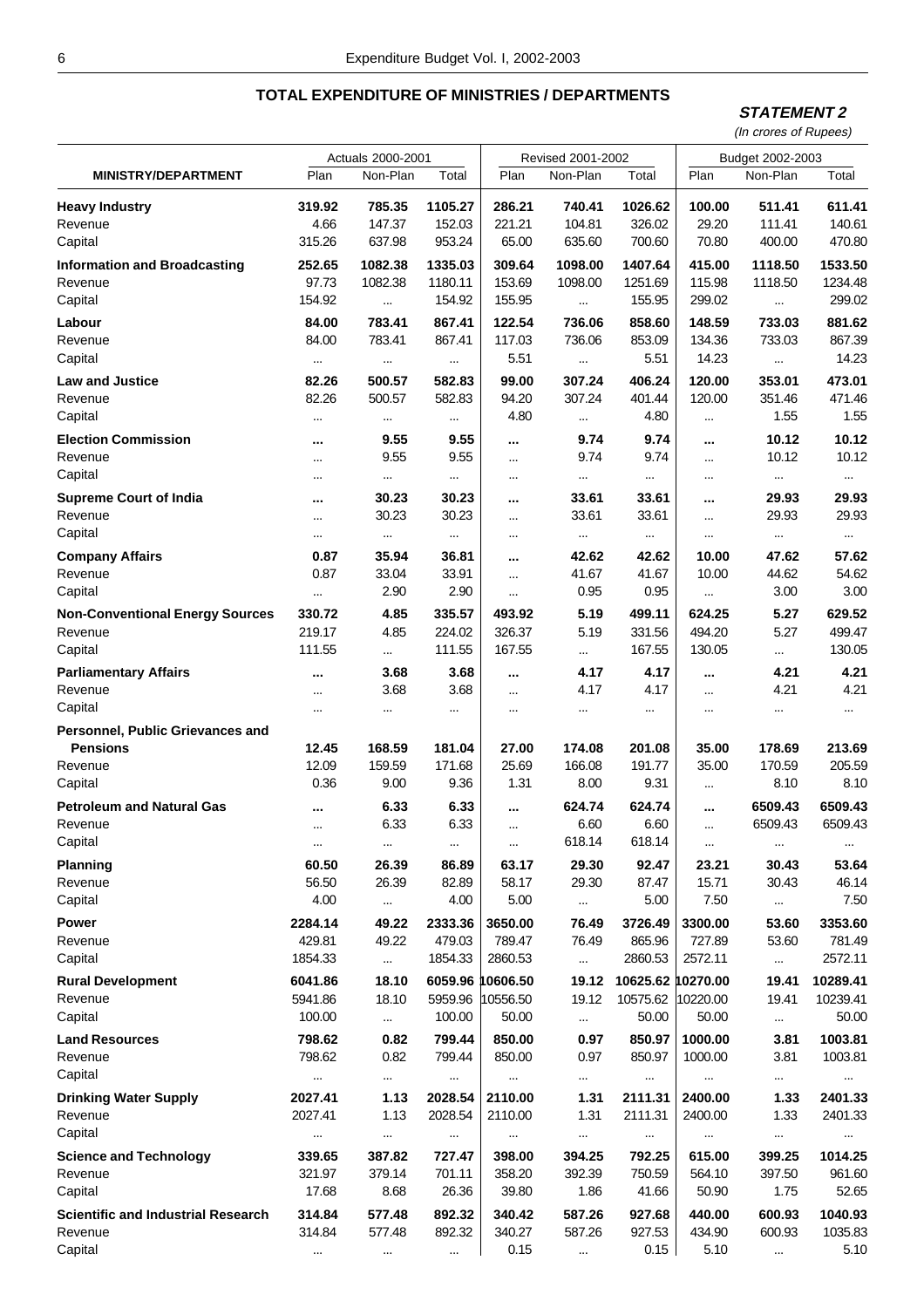**STATEMENT 2**

|                                                                         |                        | Actuals 2000-2001            |                          |                        | Revised 2001-2002            |                          | Budget 2002-2003         |                              |                           |  |
|-------------------------------------------------------------------------|------------------------|------------------------------|--------------------------|------------------------|------------------------------|--------------------------|--------------------------|------------------------------|---------------------------|--|
| <b>MINISTRY/DEPARTMENT</b>                                              | Plan                   | Non-Plan                     | Total                    | Plan                   | Non-Plan                     | Total                    | Plan                     | Non-Plan                     | Total                     |  |
| <b>Biotechnology</b>                                                    | 140.89                 | 10.69                        | 151.58                   | 175.00                 | 10.52                        | 185.52                   | 225.00                   | 10.58                        | 235.58                    |  |
| Revenue                                                                 | 140.89                 | 10.69                        | 151.58                   | 175.00                 | 10.52                        | 185.52                   | 225.00                   | 10.58                        | 235.58                    |  |
| Capital                                                                 |                        | $\cdots$                     | $\cdots$                 | $\cdots$               | $\cdots$                     | $\cdots$                 | $\cdots$                 | $\cdots$                     | $\cdots$                  |  |
| <b>Small Scale Industries**</b>                                         | 685.41                 | 129.30                       | 814.71                   | 202.39                 | 52.95                        | 255.34                   | 345.60                   | 51.51                        | 397.11                    |  |
| Revenue                                                                 | 674.92                 | 127.70                       | 802.62                   | 199.24                 | 52.95                        | 252.19                   | 345.60                   | 51.51                        | 397.11                    |  |
| Capital                                                                 | 10.49                  | 1.60                         | 12.09                    | 3.15                   |                              | 3.15                     | $\cdots$                 | $\cdots$                     | $\cdots$                  |  |
| <b>Statistics and Programme</b><br>Implementation<br>Revenue<br>Capital | 27.42<br>22.72<br>4.70 | 131.68<br>131.68<br>$\cdots$ | 159.10<br>154.40<br>4.70 | 58.73<br>50.49<br>8.24 | 140.53<br>140.53<br>$\cdots$ | 199.26<br>191.02<br>8.24 | 128.00<br>99.16<br>28.84 | 149.17<br>149.17<br>$\cdots$ | 277.17<br>248.33<br>28.84 |  |
| <b>Steel</b>                                                            | 10.00                  | 422.30                       | 432.30                   | 24.00                  | 193.29                       | 217.29                   | 12.00                    | 70.19                        | 82.19                     |  |
| Revenue                                                                 |                        | 418.30                       | 418.30                   | 10.00                  | 101.84                       | 111.84                   | $\ddotsc$                | 68.19                        | 68.19                     |  |
| Capital                                                                 | 10.00                  | 4.00                         | 14.00                    | 14.00                  | 91.45                        | 105.45                   | 12.00                    | 2.00                         | 14.00                     |  |
| <b>Road Transport and Highways</b>                                      | 5525.27                | 1504.22                      | 7029.49                  | 5922.42                | 1657.32                      | 7579.74                  | 5905.92                  | 1804.14                      | 7710.06                   |  |
| Revenue                                                                 | 3403.58                | 1289.94                      | 4693.52                  | 2842.78                | 1448.94                      | 4291.72                  | 2152.12                  | 1567.42                      | 3719.54                   |  |
| Capital                                                                 | 2121.69                | 214.28                       | 2335.97                  | 3079.64                | 208.38                       | 3288.02                  | 3753.80                  | 236.72                       | 3990.52                   |  |
| <b>Shipping</b>                                                         | 369.08                 | 443.89                       | 812.97                   | 312.21                 | 477.94                       | 790.15                   | 418.39                   | 237.60                       | 655.99                    |  |
| Revenue                                                                 | 34.27                  | 404.94                       | 439.21                   | 112.64                 | 450.09                       | 562.73                   | 110.48                   | 224.10                       | 334.58                    |  |
| Capital                                                                 | 334.81                 | 38.95                        | 373.76                   | 199.57                 | 27.85                        | 227.42                   | 307.91                   | 13.50                        | 321.41                    |  |
| <b>Textiles</b>                                                         | 390.02                 | 812.40                       | 1202.42                  | 610.00                 | 816.33                       | 1426.33                  | 715.00                   | 870.50                       | 1585.50                   |  |
| Revenue                                                                 | 371.33                 | 153.72                       | 525.05                   | 590.40                 | 186.56                       | 776.96                   | 699.37                   | 285.95                       | 985.32                    |  |
| Capital                                                                 | 18.69                  | 658.68                       | 677.37                   | 19.60                  | 629.77                       | 649.37                   | 15.63                    | 584.55                       | 600.18                    |  |
| Tourism                                                                 | 124.32                 | 25.76                        | 150.08                   | 150.00                 | 31.19                        | 181.19                   | 225.00                   | 32.21                        | 257.21                    |  |
| Revenue                                                                 | 99.30                  | 25.76                        | 125.06                   | 104.35                 | 31.19                        | 135.54                   | 112.50                   | 32.21                        | 144.71                    |  |
| Capital                                                                 | 25.02                  | $\ldots$                     | 25.02                    | 45.65                  | $\cdots$                     | 45.65                    | 112.50                   | $\cdots$                     | 112.50                    |  |
| <b>Culture</b>                                                          | 151.01                 | 208.01                       | 359.02                   | 175.00                 | 304.68                       | 479.68                   | 205.00                   | 281.45                       | 486.45                    |  |
| Revenue                                                                 | 151.01                 | 208.01                       | 359.02                   | 174.76                 | 304.68                       | 479.44                   | 205.00                   | 281.45                       | 486.45                    |  |
| Capital                                                                 |                        |                              |                          | 0.24                   | $\cdots$                     | 0.24                     | $\cdots$                 |                              |                           |  |
| <b>Tribal Affairs</b>                                                   | 122.77                 | 2.98                         | 125.75                   | 217.02                 | 5.00                         | 222.02                   | 290.00                   | 6.38                         | 296.38                    |  |
| Revenue                                                                 | 120.36                 | 2.98                         | 123.34                   | 188.01                 | 5.00                         | 193.01                   | 257.99                   | 6.38                         | 264.37                    |  |
| Capital                                                                 | 2.41                   | $\cdots$                     | 2.41                     | 29.01                  | $\cdots$                     | 29.01                    | 32.01                    | $\cdots$                     | 32.01                     |  |
| <b>Urban Development</b>                                                | 735.15                 | 878.12                       | 1613.27                  | 1693.87                | 1079.35                      | 2773.22                  | 1054.51                  | 1080.68                      | 2135.19                   |  |
| Revenue                                                                 | 240.72                 | 659.51                       | 900.23                   | 351.68                 | 811.28                       | 1162.96                  | 438.90                   | 864.14                       | 1303.04                   |  |
| Capital                                                                 | 494.43                 | 218.61                       | 713.04                   | 1342.19                | 268.07                       | 1610.26                  | 615.61                   | 216.54                       | 832.15                    |  |
| <b>Urban Employment and Povery</b><br><b>Alleviation</b><br>Revenue     | 267.72<br>106.22       | 14.40<br>7.24                | 282.12<br>113.46         | 330.00<br>135.00       | 20.22<br>7.22                | 350.22<br>142.22         | 625.00<br>413.75         | 16.97<br>6.97                | 641.97<br>420.72          |  |
| Capital                                                                 | 161.50                 | 7.16                         | 168.66                   | 195.00                 | 13.00                        | 208.00                   | 211.25                   | 10.00                        | 221.25                    |  |
| <b>Water Resources</b>                                                  | 377.25                 | 204.15                       | 581.40                   | 450.00                 | 240.35                       | 690.35                   | 550.00                   | 226.75                       | 776.75                    |  |
| Revenue                                                                 | 352.82                 | 182.49                       | 535.31                   | 419.00                 | 206.35                       | 625.35                   | 511.30                   | 210.75                       | 722.05                    |  |
| Capital                                                                 | 24.43                  | 21.66                        | 46.09                    | 31.00                  | 34.00                        | 65.00                    | 38.70                    | 16.00                        | 54.70                     |  |
| <b>Social Justice and Empowerment</b>                                   | 1113.76                | 50.67                        | 1164.43                  | 1239.67                | 58.23                        | 1297.90                  | 1410.00                  | 58.88                        | 1468.88                   |  |
| Revenue                                                                 | 1039.13                | 48.67                        | 1087.80                  | 1141.70                | 56.03                        | 1197.73                  | 1298.90                  | 56.63                        | 1355.53                   |  |
| Capital                                                                 | 74.63                  | 2.00                         | 76.63                    | 97.97                  | 2.20                         | 100.17                   | 111.10                   | 2.25                         | 113.35                    |  |
| <b>Youth Affairs and Sports</b>                                         | 196.21                 | 54.19                        | 250.40                   | 267.83                 | 54.31                        | 322.14                   | 285.00                   | 54.39                        | 339.39                    |  |
| Revenue                                                                 | 195.36                 | 54.19                        | 249.55                   | 266.03                 | 54.28                        | 320.31                   | 276.77                   | 54.36                        | 331.13                    |  |
| Capital                                                                 | 0.85                   | $\cdots$                     | 0.85                     | 1.80                   | 0.03                         | 1.83                     | 8.23                     | 0.03                         | 8.26                      |  |
| <b>Atomic Energy</b>                                                    | 1312.43                | 481.12                       | 1793.55                  | 1600.00                | 1168.59                      | 2768.59                  | 2500.00                  | 1368.95                      | 3868.95                   |  |
| Revenue                                                                 | 147.89                 | 257.79                       | 405.68                   | 200.00                 | 866.19                       | 1066.19                  | 240.04                   | 1043.62                      | 1283.66                   |  |
| Capital                                                                 | 1164.54                | 223.33                       | 1387.87                  | 1400.00                | 302.40                       | 1702.40                  | 2259.96                  | 325.33                       | 2585.29                   |  |
| <b>Ocean Development</b>                                                | 83.49                  | 19.81                        | 103.30                   | 120.00                 | 31.08                        | 151.08                   | 175.00                   | 24.28                        | 199.28                    |  |
| Revenue                                                                 | 81.49                  | 19.81                        | 101.30                   | 118.00                 | 31.08                        | 149.08                   | 174.00                   | 24.28                        | 198.28                    |  |
| Capital                                                                 | 2.00                   |                              | 2.00                     | 2.00                   | $\ddotsc$                    | 2.00                     | 1.00                     | $\cdots$                     | 1.00                      |  |
| <b>Space</b>                                                            | 1574.97                | 310.69                       | 1885.66                  | 1600.00                | 309.35                       | 1909.35                  | 1950.00                  | 313.87                       | 2263.87                   |  |
| Revenue                                                                 | 1325.70                | 310.69                       | 1636.39                  | 1266.63                | 309.35                       | 1575.98                  | 1637.75                  | 313.87                       | 1951.62                   |  |
| Capital                                                                 | 249.27                 | $\ldots$                     | 249.27                   | 333.37                 | $\ldots$                     | 333.37                   | 312.25                   | $\ldots$                     | 312.25                    |  |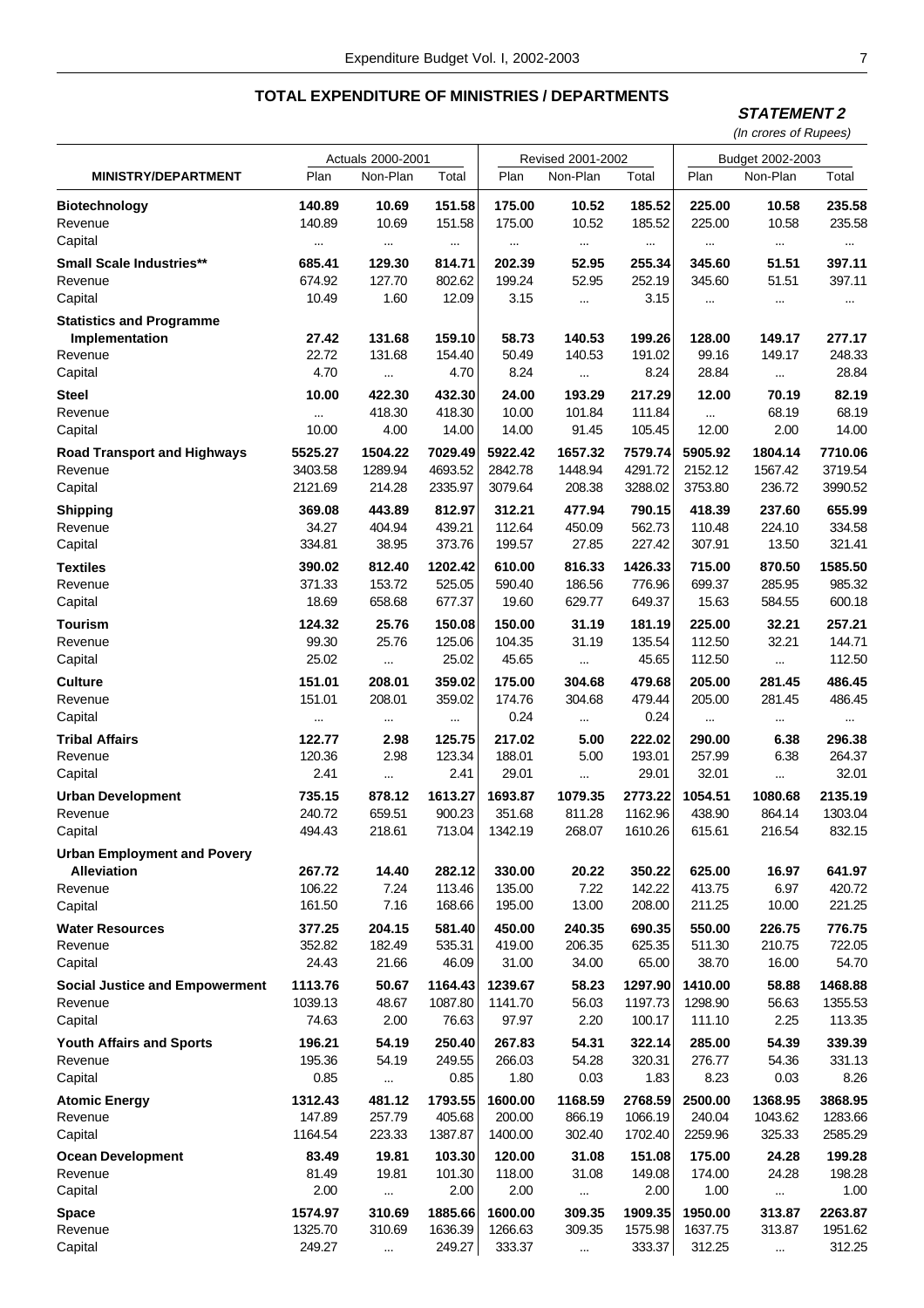#### **STATEMENT 2**

|                                                                              |                        | Actuals 2000-2001            |                                |                        | Revised 2001-2002            |                                | Budget 2002-2003               |           |                        |  |
|------------------------------------------------------------------------------|------------------------|------------------------------|--------------------------------|------------------------|------------------------------|--------------------------------|--------------------------------|-----------|------------------------|--|
| <b>MINISTRY/DEPARTMENT</b>                                                   | Plan                   | Non-Plan                     | Total                          | Plan                   | Non-Plan                     | Total                          | Plan                           | Non-Plan  | Total                  |  |
| The President, Parliament, Union<br><b>Public Service Commission and the</b> |                        |                              |                                |                        |                              |                                |                                |           |                        |  |
| Secretariat of the Vice-President                                            |                        | 226.36                       | 226.36                         |                        | 287.12                       | 287.12                         |                                | 311.88    | 311.88                 |  |
| Revenue<br>Capital                                                           |                        | 226.36                       | 226.36                         |                        | 287.12                       | 287.12                         | $\cdots$                       | 311.88    | 311.88                 |  |
|                                                                              | $\cdots$               | $\cdots$                     | $\cdots$                       | $\cdots$               | $\cdots$                     |                                | $\cdots$                       |           | $\cdots$               |  |
| <b>Railways</b><br>Revenue<br>Capital                                        | 3268.79<br><br>3268.79 | <br><br>                     | 3268.79<br>$\cdots$<br>3268.79 | 5438.00<br><br>5438.00 | <br><br>                     | 5438.00<br>$\cdots$<br>5438.00 | 5390.00<br>$\cdots$<br>5390.00 | <br><br>  | 5390.00<br><br>5390.00 |  |
| <b>Central Ministries/Departments</b>                                        |                        |                              |                                |                        |                              |                                |                                |           |                        |  |
| Total                                                                        |                        | 47369.35 241465.46 288834.81 |                                | 60276.00               | 263606.40 323882.40 66870.92 |                                |                                | 295055.43 | 361926.35              |  |
| Revenue                                                                      |                        | 34448.96 225294.99           | 259743.95                      | 43038.18               | 240794.35                    | 283832.53                      | 48666.30                       | 268421.87 | 317088.17              |  |
| Capital                                                                      | 12920.39               | 16170.47                     | 29090.86                       | 17237.82               | 22812.05                     | 40049.87                       | 18204.62                       | 26633.56  | 44838.18               |  |
| <b>STATE PLANS (including NEC)</b><br>Total                                  | 34014.10               |                              |                                | 34014.10 37593.38      |                              |                                | 37593.38 45361.08              |           | 45361.08               |  |
| Revenue                                                                      | 16185.85               |                              | 16185.85                       | 18244.07               |                              | 18244.07                       | 21081.41                       |           | 21081.41               |  |
| Capital                                                                      | 17828.25               | $\cdots$                     |                                | 17828.25   19349.31    |                              |                                | 19349.31 24279.67              |           | 24279.67               |  |
| <b>State Plans</b>                                                           | 33603.38               |                              |                                | 33603.38 37143.38      |                              |                                | 37143.38 44911.08              |           | 44911.08               |  |
| Revenue                                                                      | 16027.78               |                              |                                | 16027.78 18025.15      |                              |                                | 18025.15 20734.08              |           | 20734.08               |  |
| Capital                                                                      | 17575.60               |                              |                                | 17575.60   19118.23    | $\cdots$                     |                                | 19118.23 24177.00              |           | 24177.00               |  |
| <b>Agriculture and Cooperation</b>                                           | 15.00                  |                              | 15.00                          | 15.00                  |                              | 15.00                          | 20.00                          |           | 20.00                  |  |
| Revenue                                                                      | 15.00                  |                              | 15.00                          | 15.00                  |                              | 15.00                          | 20.00                          |           | 20.00                  |  |
| Capital                                                                      | $\ddotsc$              |                              | $\cdots$                       |                        | $\cdots$                     | $\cdots$                       |                                |           | $\cdots$               |  |
| <b>Finance</b>                                                               | 30049.98               |                              |                                | 30049.98 34180.33      |                              |                                | 34180.33 41537.00              |           | 41537.00               |  |
| Revenue                                                                      | 13026.21               | $\cdots$                     | 13026.21                       | 15112.10               | $\cdots$                     |                                | 15112.10   17360.00            | $\cdots$  | 17360.00               |  |
| Capital                                                                      | 17023.77               | $\cdots$                     | 17023.77                       | 19068.23               |                              |                                | 19068.23 24177.00              |           | 24177.00               |  |
| <b>Power</b><br>Revenue                                                      | 551.83                 |                              | 551.83                         | 50.00                  |                              | 50.00                          |                                |           |                        |  |
| Capital                                                                      | 551.83                 | $\cdots$<br>                 | <br>551.83                     | 50.00                  | <br>$\cdots$                 | <br>50.00                      | <br>$\cdots$                   | <br>      | <br>$\cdots$           |  |
|                                                                              |                        |                              |                                |                        |                              |                                |                                |           |                        |  |
| <b>Statistics and Programme</b><br>Implementation                            | 2080.00                |                              | 2080.00                        | 1730.00                |                              | 1730.00                        | 1580.00                        |           | 1580.00                |  |
| Revenue                                                                      | 2080.00                | <br>                         | 2080.00                        | 1730.00                | <br>                         | 1730.00                        | 1580.00                        | <br>      | 1580.00                |  |
| Capital                                                                      | $\cdots$               |                              | $\cdots$                       | $\cdots$               | $\cdots$                     | $\cdots$                       | $\cdots$                       | $\cdots$  | $\cdots$               |  |
| <b>Road Transport and Highways</b>                                           | 318.28                 |                              | 318.28                         | 367.07                 |                              | 367.07                         | 974.08                         |           | 974.08                 |  |
| Revenue                                                                      | 318.28                 |                              | 318.28                         | 367.07                 |                              | 367.07                         | 974.08                         |           | 974.08                 |  |
| Capital                                                                      | $\cdots$               | <br>$\cdots$                 | $\cdots$                       | $\cdots$               | $\cdots$<br>                 | $\cdots$                       | $\cdots$                       | <br>      | $\cdots$               |  |
| <b>Tribal Affairs</b>                                                        | 588.29                 |                              | 588.29                         | 800.98                 |                              | 800.98                         | 800.00                         |           | 800.00                 |  |
| Revenue                                                                      | 588.29                 |                              | 588.29                         | 800.98                 |                              | 800.98                         | 800.00                         |           | 800.00                 |  |
| Capital                                                                      |                        |                              |                                |                        |                              |                                |                                |           |                        |  |
|                                                                              | $\cdots$<br>410.72     |                              | $\cdots$                       | $\cdots$               | $\cdots$                     | $\cdots$                       | $\cdots$                       |           | $\cdots$               |  |
| <b>NEC Plan</b><br>Revenue                                                   | 158.07                 |                              | 410.72<br>158.07               | 450.00<br>218.92       |                              | 450.00<br>218.92               | 450.00<br>347.33               |           | 450.00<br>347.33       |  |
| Capital                                                                      | 252.65                 |                              | 252.65                         | 231.08                 | $\cdots$                     | 231.08                         | 102.67                         |           | 102.67                 |  |
|                                                                              |                        |                              |                                |                        | $\cdots$                     |                                |                                |           |                        |  |
| <b>North Eastern Region</b>                                                  | 410.72                 |                              | 410.72                         | 450.00                 |                              | 450.00                         | 450.00                         |           | 450.00                 |  |
| Revenue<br>Capital                                                           | 158.07<br>252.65       |                              | 158.07<br>252.65               | 218.92<br>231.08       | $\cdots$                     | 218.92<br>231.08               | 347.33<br>102.67               |           | 347.33<br>102.67       |  |
|                                                                              |                        |                              |                                |                        |                              |                                |                                |           |                        |  |
| <b>UNION TERRITORIES</b>                                                     | 1285.40                | 1476.32                      | 2761.72                        | 1284.76                | 1675.86                      | 2960.62                        | 1268.00                        | 1754.04   | 3022.04                |  |
| Revenue                                                                      | 441.55                 | 1486.12                      | 1927.67                        | 552.14                 | 1676.52                      | 2228.66                        | 565.48                         | 1747.73   | 2313.21                |  |
| Capital                                                                      | 843.85                 | $-9.80$                      | 834.05                         | 732.62                 | $-0.66$                      | 731.96                         | 702.52                         | 6.31      | 708.83                 |  |
| <b>Union Territories with Legislature</b>                                    | 545.83                 | 330.00                       | 875.83                         | 562.00                 | 417.00                       | 979.00                         | 538.00                         | 404.00    | 942.00                 |  |
| Revenue                                                                      | 226.11                 | 274.93                       | 501.04                         | 242.45                 | 362.25                       | 604.70                         | 223.60                         | 341.29    | 564.89                 |  |
| Capital                                                                      | 319.72                 | 55.07                        | 374.79                         | 319.55                 | 54.75                        | 374.30                         | 314.40                         | 62.71     | 377.11                 |  |
| Pondicherry                                                                  | 175.82                 | 330.00                       | 505.82                         | 183.00                 | 417.00                       | 600.00                         | 176.00                         | 404.00    | 580.00                 |  |
| Revenue                                                                      | 115.10                 | 274.93                       | 390.03                         | 128.06                 | 362.25                       | 490.31                         | 115.00                         | 341.29    | 456.29                 |  |
| Capital                                                                      | 60.72                  | 55.07                        | 115.79                         | 54.94                  | 54.75                        | 109.69                         | 61.00                          | 62.71     | 123.71                 |  |
| <b>National Capital Territory of Delhi</b>                                   | 370.01                 |                              | 370.01                         | 379.00                 |                              | 379.00                         | 362.00                         |           | 362.00                 |  |
| Revenue                                                                      | 111.01                 |                              | 111.01                         | 114.39                 | $\cdots$                     | 114.39                         | 108.60                         |           | 108.60                 |  |
| Capital                                                                      | 259.00                 | $\cdots$                     | 259.00                         | 264.61                 | $\cdots$                     | 264.61                         | 253.40                         | $\cdots$  | 253.40                 |  |